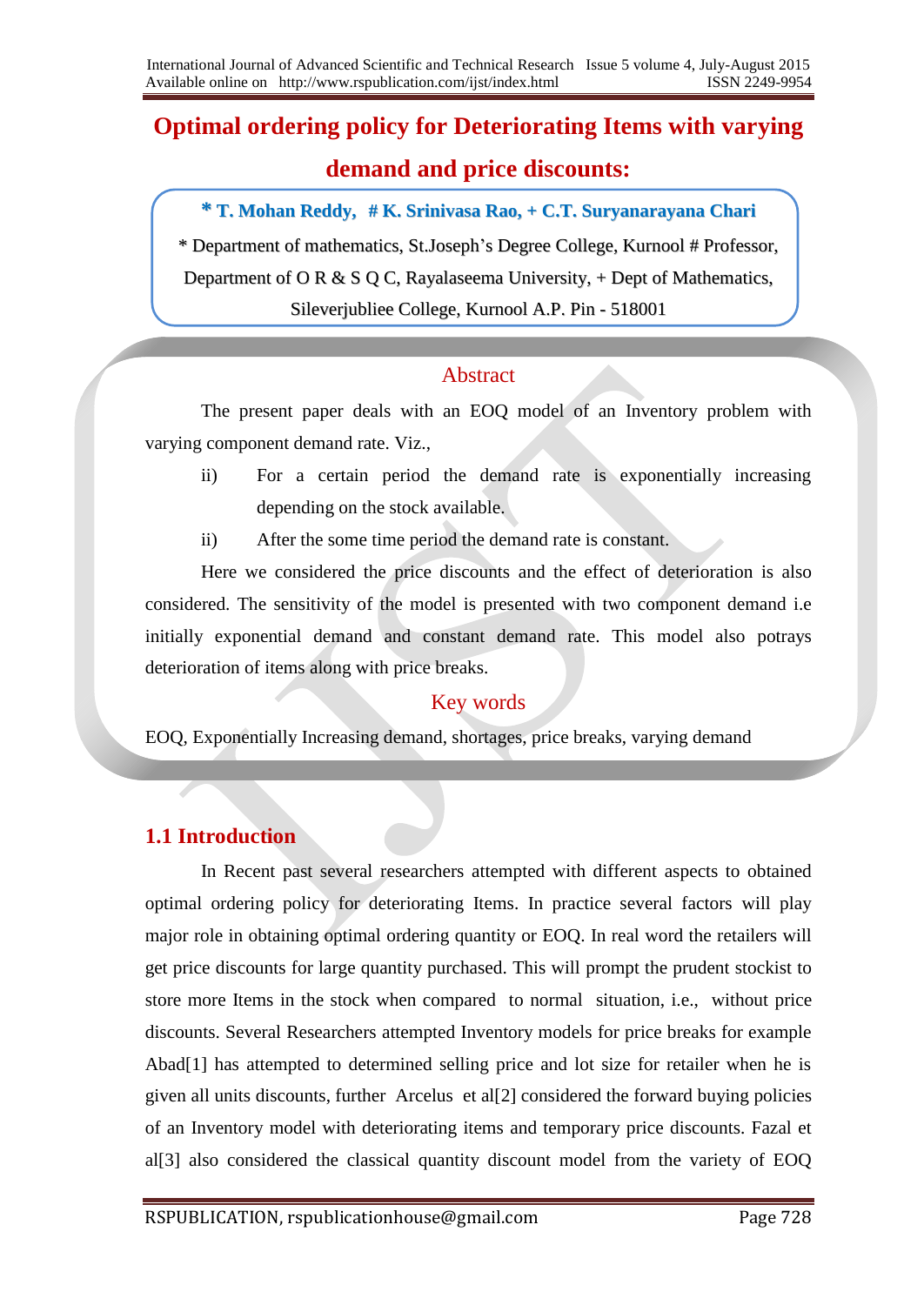models basically presented by Harris[4]. Hwang et al [5] considered an EOQ Model with quantity discounts for both purchasing price and Freight cost. Matsuyama et al[6] portrayed EOQ models with price discounts. Rubin et al[7] also attempted to obtain EOQ with price discounts. A comparison with JIT (Vs) EOQ with price discounts presented by chaudhuri et al[8].

In the recent literature of Inventory models, several researchers considered deterioration of Items. Deterioration place a major role for stocking of goods even in supply chain management, in this area an attempt is made by Rau et all [9] by considering deterioration of Items in supply chain management. Inventory model for determining items by allowing shortages is considered by Dye et al[10], chung et al[11] also attempted in determining an EOQ Model with deteriorating Items under varying demand. The delay in payments for deteriorating Items in the context of EOQ models is discussed by skouri et al [12]. The deterioration of Inventory Items are classified into three categories by Ghare and Schrader [13]. These three categories are direct spoilage, physical deplection and detiration. Direct spoilage means breakage of Items which cannot be used further. whereas deterioration refers to the slow but gradual loss of qualitative properties of the items in a phased manner.

### **1.2. Notations**

| - Inventory level at time 't'                                                                          |
|--------------------------------------------------------------------------------------------------------|
| $=$ Stock level at the beginning of each ccycle after fulfilling back                                  |
|                                                                                                        |
| $=$ Stock level below which the demand rate is constant. It is an                                      |
| external variable beyond the control of the decision maker                                             |
| $=$ Stock level at the beginining the amount of shortages.                                             |
| $=$ Constant demand rate                                                                               |
| = Time unitl stock level reaches $S_0$                                                                 |
| $=$ Time unitl shortage begins                                                                         |
| $=$ Length of the cycle time                                                                           |
| $=$ Deterioration rate, fraction of the on hand inventory                                              |
| $=$ Shortage cost per unit per unit time                                                               |
| $=$ The ordering cost of Inventory                                                                     |
| = The unit cost of item in f <sub>i-1</sub> < S < f <sub>i</sub> , where i = 1 to N and $\theta = f_0$ |
| $\langle f_1 \langle f_2, \dots, f_n \rangle$                                                          |
| = The unit cost of item in $f_{N}$ <s< td=""></s<>                                                     |
| $=$ Inventory holding cost per item per unit time                                                      |
| $=$ The unit selling price of deteriorated items                                                       |
|                                                                                                        |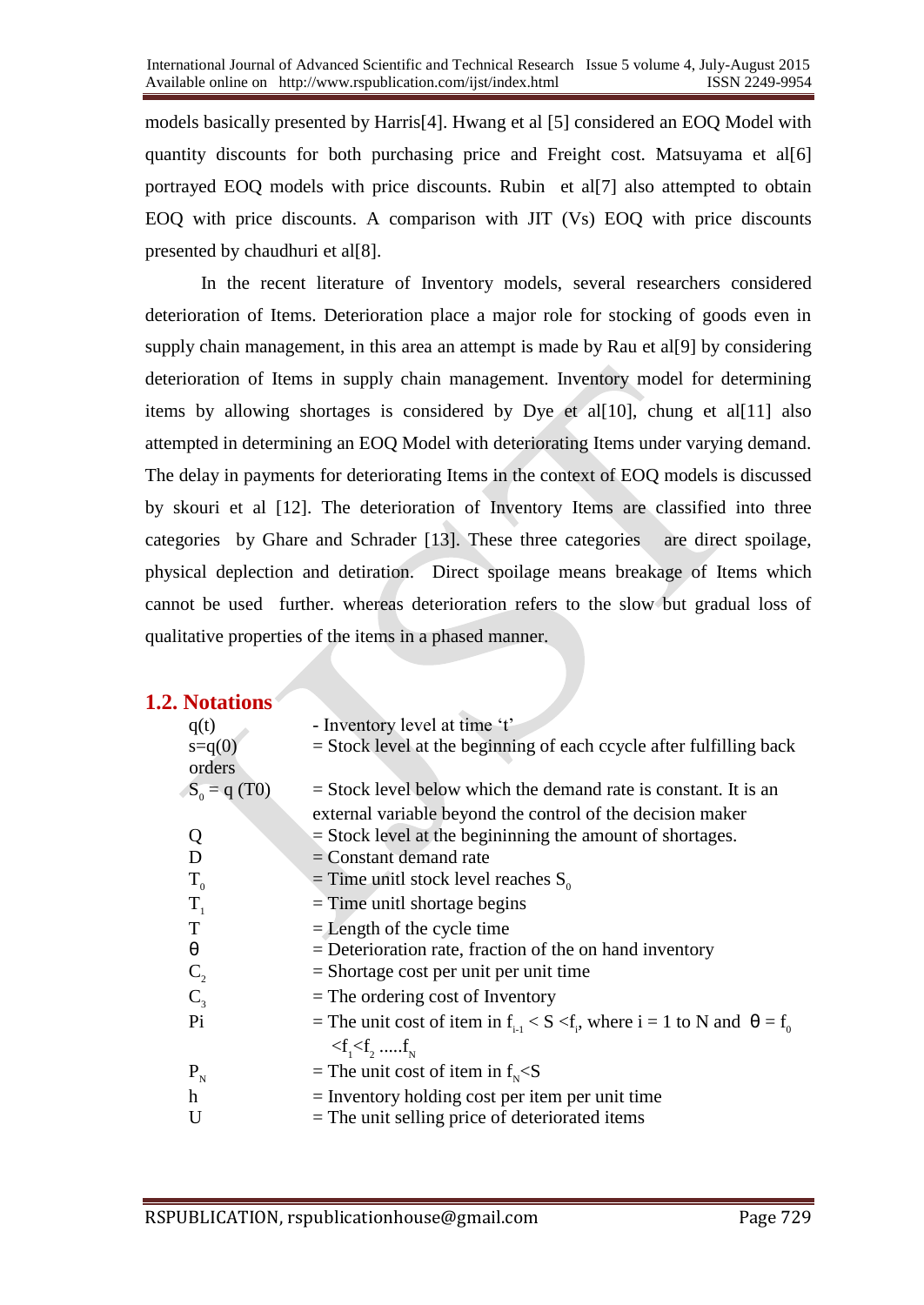## **1.3. Assumptions**

The following assumptions are considered

- i) Shortages are allowed and are fully back logged
- ii) The replenishment is Instantaneous.
- iii) Deteriorated items are sold at a low price at the end of the stocks
- iv) Two Component exponential demand rate is considered i.e. demand depends on the inventory as well as on the fixed customers
- v) price breaks are considered here i.e. the unit purchase price is discounted with the increasing ordering quantity.

## **1.4. Formulation of the model**



The inventory level will be decreased at a rate of  $ae^{at}$  during the period  $(0, T_0)$ , here  $T_0$  is determined by  $q(T_0) = S_0$  and corresponding value of  $S_0$  is also be determined. During the period  $(T_0, T_1)$  the inventory level will be depleted at a constant rate 'D'

The inventory level will be depleted at a rate of during the period  $(0, T_0)$  is  $ae^{at}$ During the period  $(T_0, T_1)$  the Inventory level will be depleted at a constant rate 'D'.

The inventory falls to zero level at time  $t = T_1$ , shortages are than allowed for replenishment up to time  $t = T$ . Therefore, for a deteriortion rate the instantaneous inventory level will satisty the following differential equation.

The instantanceus inventary level will sabrsty the following eqluation

$$
\frac{dq}{dt} + \theta q = -ae^{\alpha t}, \quad 0 \le t \le T_0 \to (1)
$$

with the boundary conditions are

$$
q(0)=S \rightarrow (2)
$$
  

$$
q(T_0)=S_0 \rightarrow (3)
$$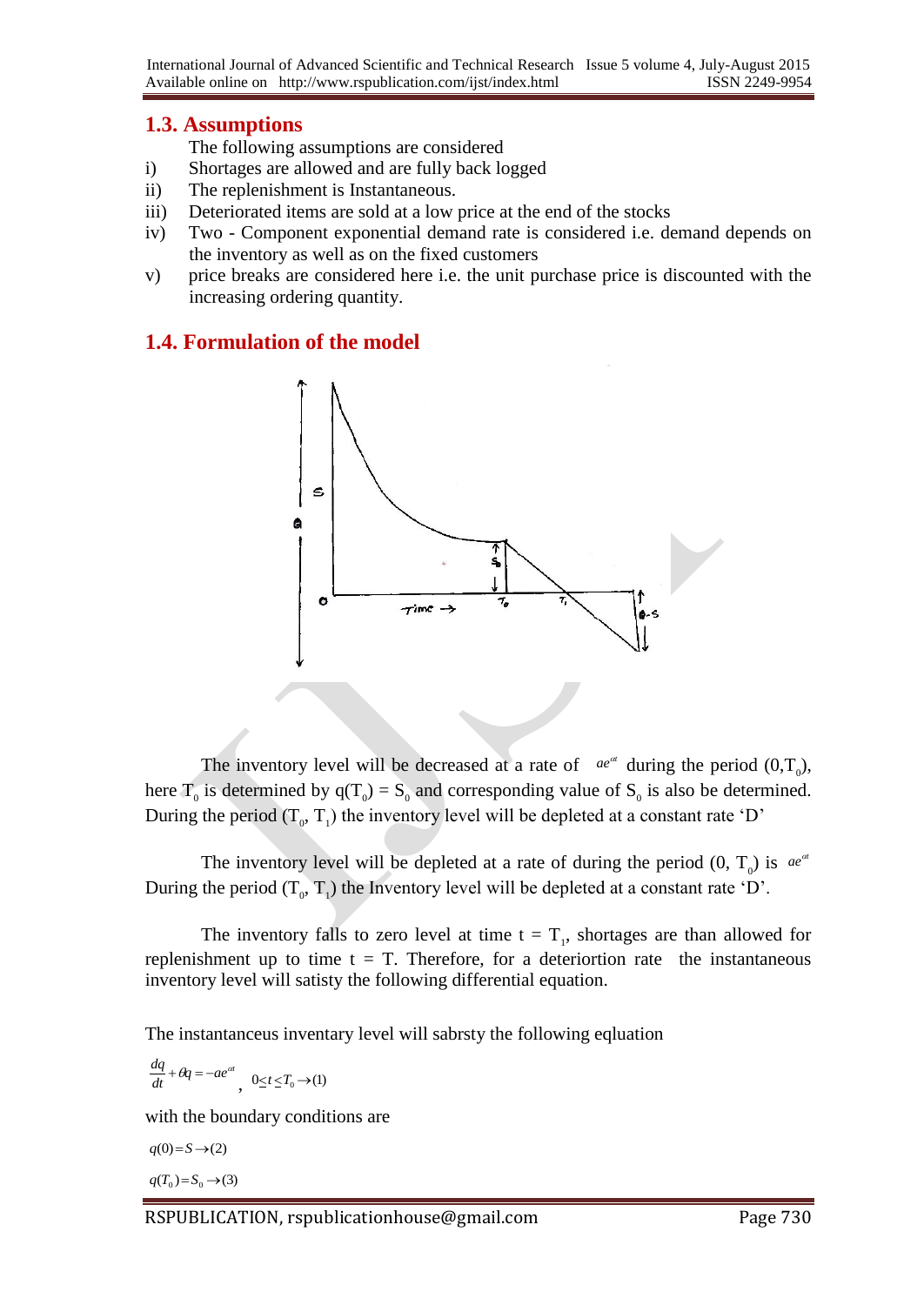$$
\frac{dq}{dt} + \theta q = -D, \quad T_0 \le t \le T_1 \to (4)
$$

With the boundary conditions

$$
q(T_0) = S_0 \rightarrow (5)
$$
  
\n
$$
q(T_1) = 0 \rightarrow (6)
$$
  
\n
$$
\frac{dq}{dt} = -D
$$
, Where  $T_1 \le t \le T \rightarrow (7)$ 

With the boundary Conditions are

$$
q(T_1) = 0 \rightarrow (8)
$$
  
 
$$
q(T) = -(Q - S) \rightarrow (9)
$$

For solution eqluation (1) with the boundary conditions (2) is

$$
\frac{dq}{dt} + \theta q = -ae^{\alpha} \rightarrow (1)
$$
where  $0 \le t \le T_1$ 

The solution of th e equation (1) is

$$
Y.I.F = \int Q.I.F + K_1
$$
  
\n
$$
Qe^{a} = \int -ae^{a}e^{a} + K_1
$$
  
\n
$$
q(t) = \frac{-a}{\alpha + \theta}e^{a} + K_1e^{-a} \rightarrow (10)
$$

with boundary condition ss  $q(0) = S$ , and  $t = 0$ 

$$
S = \frac{-a}{\alpha + \theta} + K_1
$$
  

$$
S + \frac{a}{\alpha + \theta} = K_1
$$
  
(11) sub in (10)

$$
Q(t) = \frac{-a}{\alpha + \theta} e^{\alpha t} + \left(s + \frac{a}{\alpha + \theta}\right) e^{-\theta t} \rightarrow (12)
$$

 $\overline{\phantom{a}}$ 

The solution of (12) with boundary conditiont =  $T_0$  and  $q(t_1) = 0$ 

$$
\frac{-a}{\alpha + \theta} e^{\alpha_0} + \left(s + \frac{a}{\alpha + \theta}\right) e^{-\theta t_0} = 0
$$
\n
$$
\left(s + \frac{a}{\alpha + \theta}\right) e^{-\theta t_0} = \frac{a}{\alpha + \theta} e^{\alpha t_0}
$$
\n
$$
\left(\frac{s(\alpha + \theta)}{a} + 1\right) = e^{\alpha t_0} e^{\theta t_0}
$$
\n
$$
\left(\frac{s(\alpha + \theta)}{a} + 1\right) = e^{(\alpha + \theta) t_0}
$$
\n
$$
\log\left(\frac{s(\alpha + \theta)}{a} + 1\right) = (\alpha + \theta) t_0
$$
\n
$$
\frac{1}{\alpha + \theta} \log\left(\frac{s(\alpha + \theta)}{a} + 1\right) = T_0
$$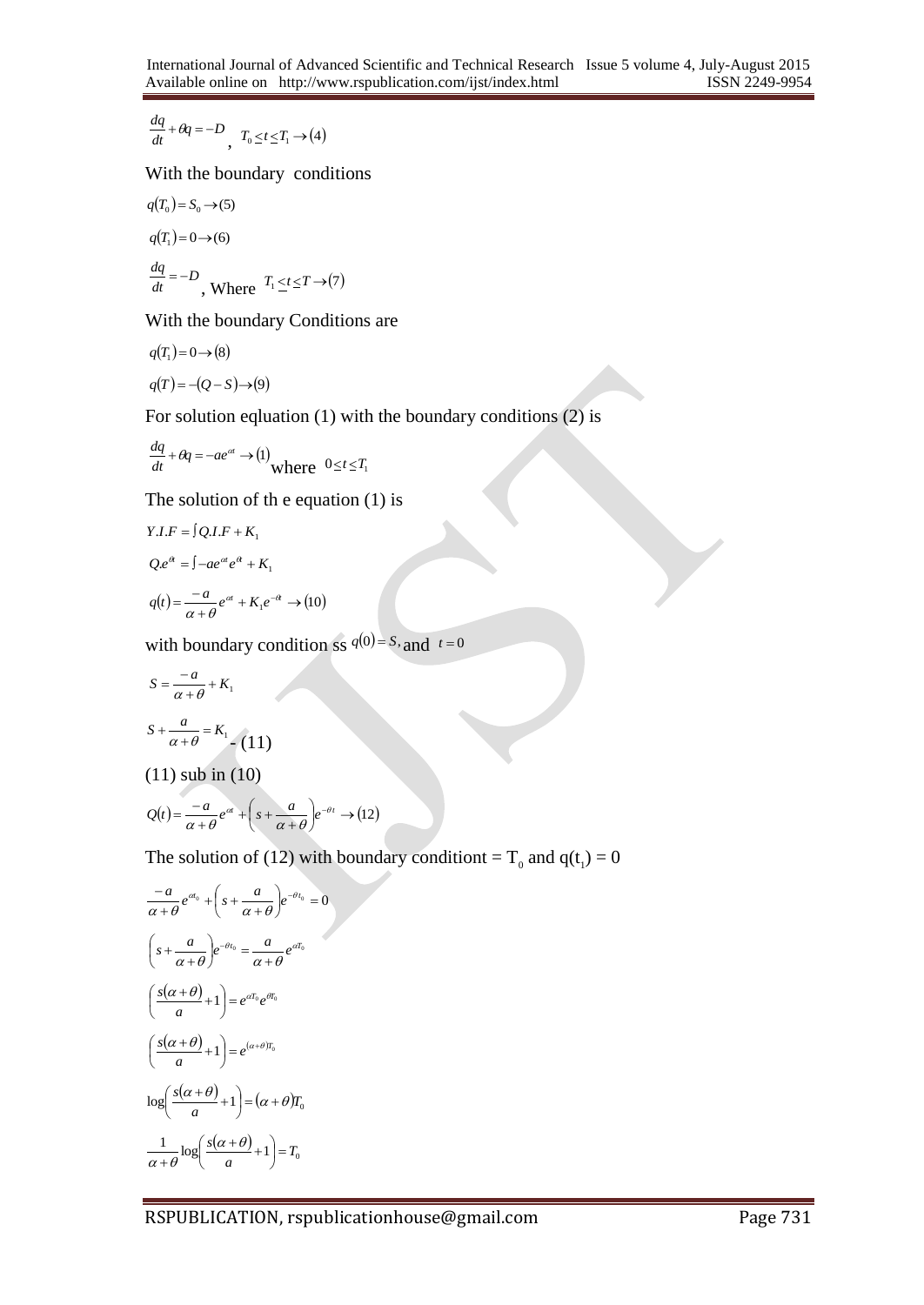$$
T_0 = \frac{1}{\alpha + \theta} \log \left( \frac{s(\alpha + \theta)}{a} + 1 \right) \to (13)
$$

For solving equlation (4), with the boundary condition  $T_0 \le t \le T_1$ 

$$
\frac{dq}{dt} + \theta q = -D
$$

The general solution is

$$
Y.I.F = \int Q.I.Fdt + K_2
$$
  
\n
$$
q(t)e^{a} = \int -D.e^{a} dt + K_2
$$
  
\n
$$
q(t)e^{a} = -D\int e^{a} dt + K_2
$$
  
\n
$$
q(t) = e^{-a}\left(-D\frac{e^{a}}{\theta} + K_2\right) \rightarrow (14)
$$

By boundary condition  $q(T_0) = S_0$ 

$$
S_0 = e^{-\theta T_0} \left( \frac{-D}{\theta} e^{\theta T_0} + K_2 \right) \rightarrow (15)
$$
  
\n
$$
S_0 = \frac{-D}{\theta} + K_2 e^{-\theta T_0}
$$
  
\n
$$
S_0 + \frac{D}{\theta} = K_2 e^{-\theta T_0}
$$
  
\n
$$
K_2 = \left( S_0 + \frac{D}{\theta} \right) e^{\theta T_0} \rightarrow (16)
$$

(16) Substituting (14) weget

$$
S_0 = e^{-\theta T_0} \left( \frac{-D}{\theta} e^{\theta T_0} + \left( S_0 + \frac{D}{\theta} \right) e^{\theta T_0} \right)
$$
  

$$
q(t) = \frac{-D}{\theta} + \left( S_0 + \frac{D}{\theta} \right) e^{-\theta (t - T_0)} \rightarrow (17) \left( T_0 \le t \le T_1 \right)
$$

The boundary condition from (6) is

$$
q\big(T_{1}\big)\!=\!0
$$

It given 
$$
T_1 = T_0 + \frac{1}{\theta} \log \left( \frac{D + \theta S_0}{D} \right) \rightarrow (18)
$$

 $(13)$  sub in  $(18)$ , weget

$$
T_1 = \frac{1}{\alpha + \theta} \log \left( \frac{s(\alpha + \theta)}{a} + 1 \right) + \frac{1}{\theta} \log \left( \frac{D + \theta S_0}{D} \right) \rightarrow (19)
$$

The solution of equation (7), with the boundary condition  $q(T_1) = 0$  is

$$
q(T) = -D(t - T_1) \rightarrow (20) \qquad (T_1 \le t \le T)
$$

The boundary condition  $q(T) = -(Q - S)$  Gives

$$
T = T_1 + \frac{Q - S}{D} \rightarrow (21)
$$

(19) sub in (21) weget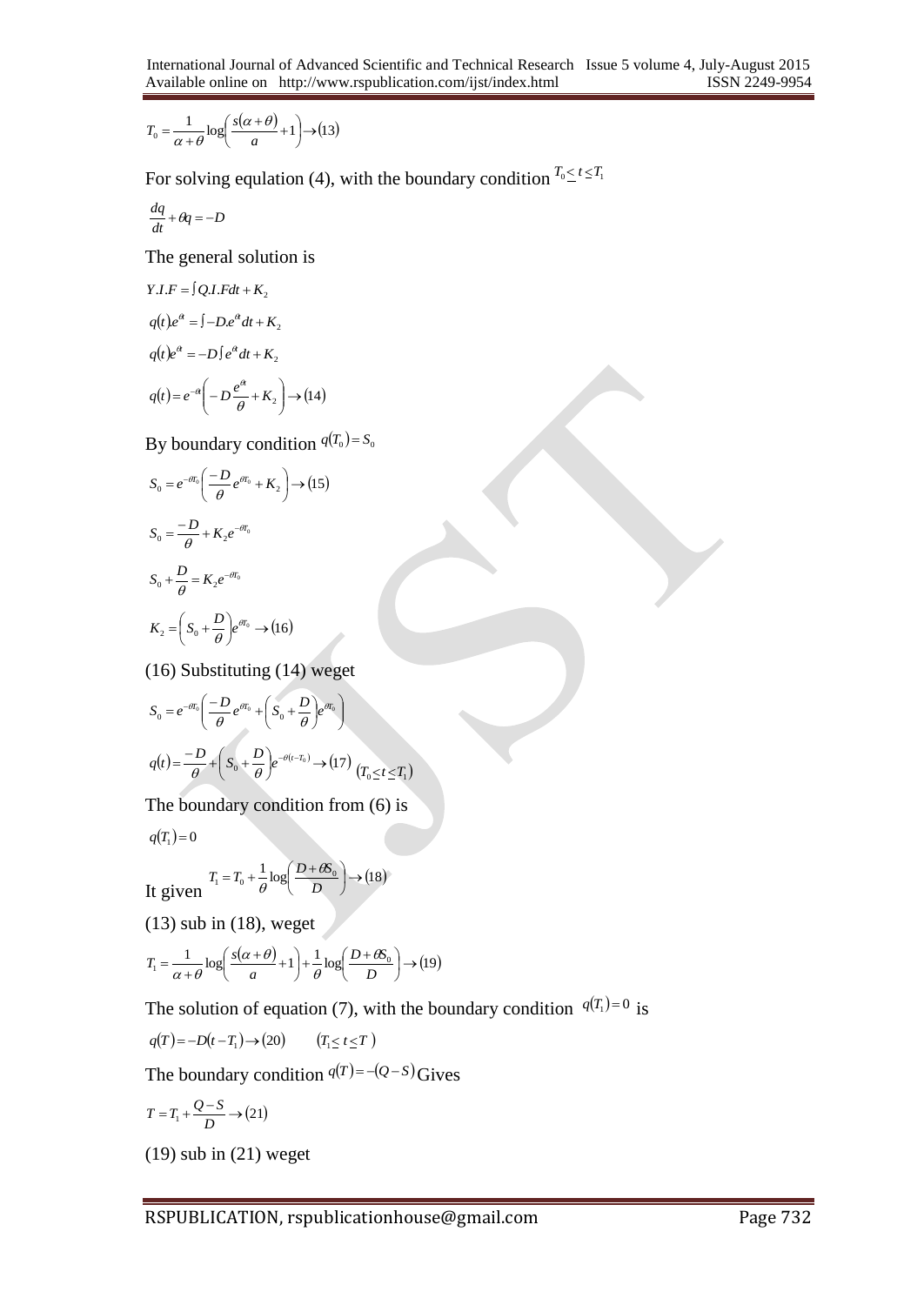$$
T = \frac{1}{\alpha + \theta} \log \left( \frac{S(\alpha + \theta)}{a} + 1 \right) + \frac{1}{\theta} \log \left( \frac{D + \theta S_0}{D} + \frac{Q - S}{D} \right) \rightarrow (22)
$$

Here the total variable cost is consist of fixed cost, holding cost, shortage cost, purchased cost minus the selling price of the deteriorated items. They are sumed up after evaluating the above cost individually

> $\overline{\phantom{a}}$ L

J

0

*T*

J

The ordering cost OC =  $C_3$ 

The holding cost  $HC = h \int_{0}^{T_0} q(t) dt + h \int_{T_0}^{T_1} q(t) dt$ *T*  $T_0$   $T_1$ 0 0  $= h \int\limits_0^{\infty} q(t) dt + h \int\limits_{T_0}^{\infty}$ 

$$
=h\left[\int_{0}^{T_{0}}\left\{\frac{-a}{\alpha+\theta}e^{\alpha}+\left(S+\frac{a}{\alpha+\theta}e^{-\alpha}\right)\right\}dt+\int_{T_{0}}^{T_{1}}\left\{\frac{-D}{\theta}+\left(S_{0}+\frac{D}{\theta}\right)e^{-\theta(t-T_{0})}\right\}dt\right]
$$
  
\n
$$
HC=h\left(\frac{-a}{\alpha+\theta}\left(\frac{e^{\alpha}}{\alpha}\right)^{T_{0}}+\left(S+\frac{a}{\alpha+\theta}\right)\left(\frac{e^{-\theta}}{\theta}\right)^{T_{0}}\right)-\frac{D}{\theta^{2}}\log\frac{D+\theta S_{0}}{D}+\frac{S_{0}}{\theta}
$$
  
\n
$$
HC=h\left[\frac{-a}{\alpha+\theta}\left(\frac{e^{\alpha T_{0}}}{\alpha}-\frac{1}{\alpha}\right)+\left(S+\frac{a}{\alpha+\theta}\right)\left(\frac{e^{-\theta T_{0}}}{-\theta}+\frac{1}{\theta}\right)-\frac{D}{\theta^{2}}\log\left(\frac{D+\theta S_{0}}{D}\right)+\frac{S_{0}}{\theta}\right]
$$
  
\n
$$
q(0)-\left(\int_{0}^{T_{0}}(ae^{\alpha})dt+\int_{t_{0}}^{T_{1}}Ddt\right)=S-\left(a\int_{0}^{T_{0}}e^{\alpha}dt+D(t)\right)_{t_{0}}^{T_{1}}\right)
$$

The deteriorted items =  $(0)$   $\left| \int\limits_{0}^{1} (ae^{at})dt + \int\limits_{T_a} Ddt \right| = S - \left| a \int\limits_{0}^{1} e^{at} dt + D(t)_{T_0}^{T_1} \right|$  $\overline{\phantom{a}}$ L

$$
= S_0 - a \left( \frac{e^{\alpha T_0}}{\alpha} - \frac{1}{\alpha} \right) - \frac{D}{\theta} \log \frac{D + \theta S_0}{D} \rightarrow (24)
$$

The Selling price of deteriorated items

$$
DP = U\left(S_0 + a\left(\frac{e^{aT_0}}{\alpha} - \frac{1}{\alpha}\right) - \frac{D}{\theta}\log\frac{D + \theta S_0}{D}\right) \rightarrow (25)
$$

The shortage cost SHC for a cycle is

$$
\begin{aligned} \text{SHEC} &= \frac{-c_2 \int_{\tau_1}^T q(t) dt}{\tau_1} \\ &= -C_2 \int_{\tau_1}^T (Q - S) dt \\ &= C_2 \int_{\tau_1}^T (Q - S) dt \\ \text{SHE} &= \frac{C_2 \frac{(Q - S)^2}{2D} \rightarrow (26)}{2D} \end{aligned}
$$

The purchase cost PC fer a quantity of amount  $S(f_{i-1} < S < f_i)$  is

$$
PC = P_i S \rightarrow (27)
$$

The total cost function

$$
TVC = OC + HC + SHC + PC - DP
$$

$$
= \frac{C_3 + h \left(\frac{-a}{\alpha + \theta} \left(\frac{e^{\alpha T_0}}{\alpha} - \frac{1}{\alpha}\right) + \left(S + \frac{a}{\alpha + \theta} \left(\frac{e^{-\theta T_0}}{-\theta} + \frac{1}{\theta}\right) - \frac{D}{\theta^2} \log\left(\frac{D + \theta S_0}{D}\right) + \frac{S_0}{\theta}\right)}{}
$$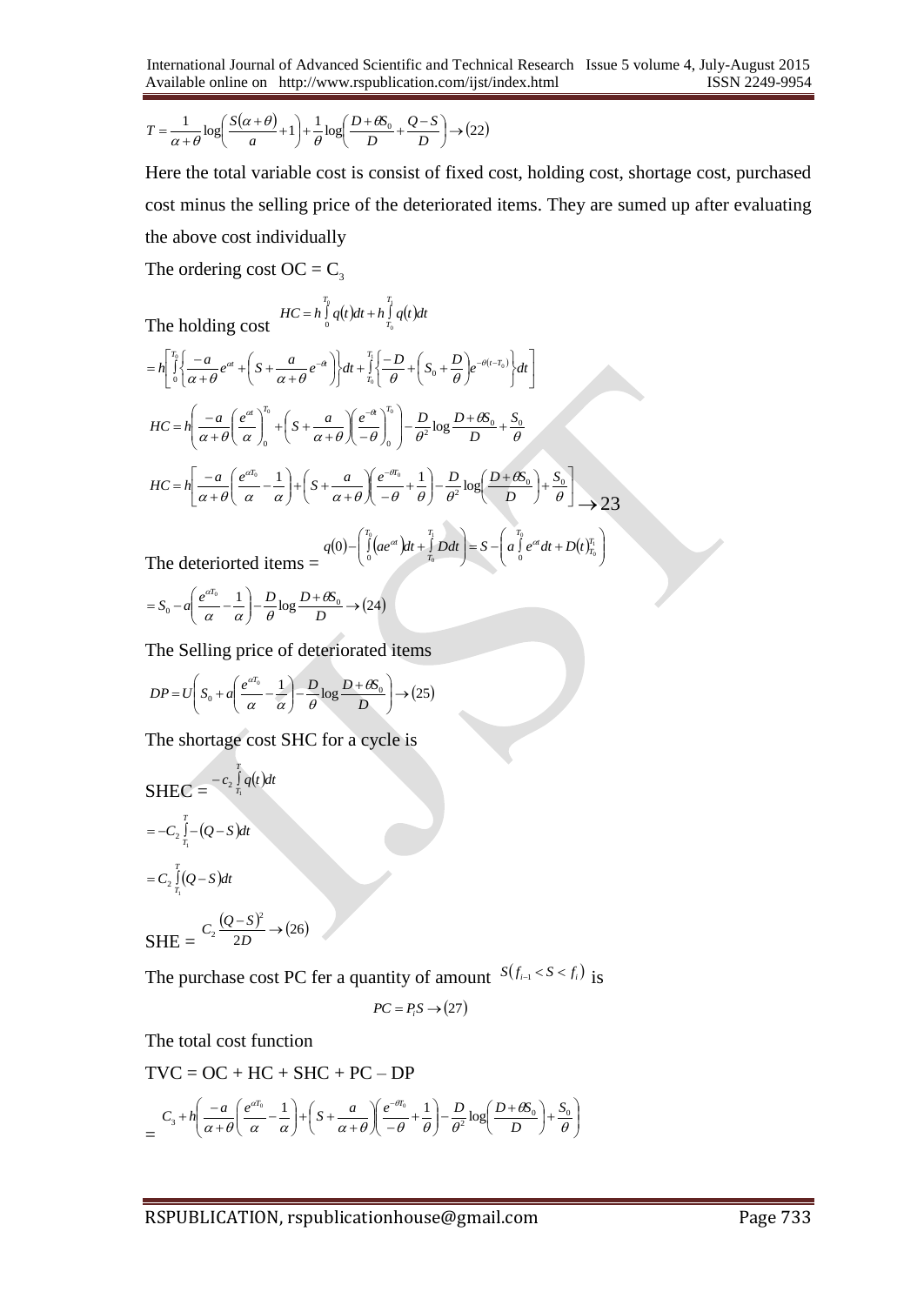$$
+C_2\frac{(Q-S)^2}{2D}+P_iS-U\left(S_0+a\left(\frac{e^{aT_0}}{\alpha}-\frac{1}{\alpha}\right)-\frac{D}{\theta}\log\frac{D+\theta S_0}{D}\right)\to(28)
$$

The selling price SR for a quantity of non - deteriorated amount is

$$
SR = V_i \left( S - \left\{ S_0 - a \left( \frac{e^{aT_0}}{\alpha} - \frac{1}{\alpha} \right) - \frac{D}{\theta} \log \left( \frac{D + \theta S_0}{D} \right) \right\} \right) \rightarrow (29)
$$

The total profit functics TP is defined as  $TP(S,Q) = SR - TVC$ 

$$
=V_{1}\left(S-\left(S_{0}+a\left(\frac{e^{at_{0}}}{\alpha}-\frac{1}{\alpha}\right)-\frac{D}{\theta}\log\left(\frac{D+\theta S_{0}}{\theta}\right)\right)\right)
$$
  

$$
-\left(C_{3}+h\left(\frac{-a}{\alpha+\theta}\left(\frac{e^{at_{0}}}{\alpha}-\frac{1}{\alpha}\right)+\left(S+\frac{a}{\alpha+\theta}\left(\frac{e^{-at_{0}}}{\theta}-\frac{1}{\theta}\right)\right)-\frac{D}{\theta^{2}}\log\left(\frac{D+\theta S_{0}}{D}\right)+\frac{S_{0}}{\theta}\right)
$$
  

$$
+C_{2}\frac{(Q-S)^{2}}{2D}+P_{1}S-U\left(S+a\left(\frac{e^{at_{0}}}{\alpha}-\frac{1}{\alpha}\right)-\frac{D}{\theta}\log\frac{D+\theta S_{0}}{D}\right)
$$
  

$$
=(V_{i}-P_{i})S-C_{3}+\frac{ha}{\alpha+\theta}\left(\frac{e^{at_{0}}}{\alpha}-\frac{1}{\alpha}\right)-h\left(S+\frac{a}{\alpha+\theta}\left(\frac{e^{-at_{0}}}{\theta}-\frac{1}{\theta}\right)-\frac{D}{\theta}\log\frac{D+\theta S_{0}}{D}\right)
$$
  

$$
+\frac{hD}{\theta^{2}}\log\left(\frac{D+\theta S_{0}}{D}\right)-\frac{hS_{0}}{\theta}+C_{2}\frac{(Q-S)^{2}}{2D}+U\left(S+a\left(\frac{e^{at_{0}}}{\alpha}-\frac{1}{\alpha}\right)-\frac{D}{\theta}\log\frac{D+\theta S_{0}}{D}\right)
$$
  

$$
-V_{1}S_{0}+a\left(\frac{e^{at_{0}}}{\alpha}-\frac{1}{\alpha}\right)-\frac{D}{\theta}\log\left(\frac{D+\theta S_{0}}{D}\right)
$$
  

$$
TP=\frac{(V_{i}-P_{i})S-C_{3}+\frac{ha}{\alpha+\theta}\left(\frac{e^{at_{0}}}{\alpha}-\frac{1}{\alpha}\right)-\left(S+\frac{a}{\alpha+\theta}\left(\frac{e^{-at_{0}}}{\theta}+\frac{1}{\theta}\right)+\frac{hD}{\theta^{2}}\log\left(\frac{D+\theta S_{0}}{D}\right)\right)
$$
  

$$
-\frac{hS_{0}}{\theta}+C_{2}\frac{(Q-S
$$

$$
= \frac{1}{T} \left( V_i - P_i \right) S - C_3 + \frac{ha}{\alpha + \theta} \left( \frac{e^{\alpha T_0}}{\alpha} - \frac{1}{\alpha} \right) - \left( S + \frac{a}{\alpha + \theta} \right) \left( \frac{e^{-\theta T_0}}{-\theta} + \frac{1}{\theta} \right)
$$
  
+ 
$$
\frac{hD}{\theta^2} \log \left( \frac{D + \theta S_0}{D} \right) - \frac{hS_0}{\theta} + C_2 \frac{\left( Q - S \right)^2}{2D} + \left( U - V_1 \right) \left( S_0 + \alpha \left( \frac{e^{\alpha T_0}}{\alpha} - \frac{1}{\alpha} \right) - \frac{D}{\theta} \log \left( \frac{D + \theta S_0}{D} \right) \right) \to 31
$$

Here the profit function (31) is to be maximized

## **1.5NUMERICAL EXAMPLE AND SENSITIVITY ANALLYSIS**

A Numerical Example is Considered to illustrate the effect of the developed model.

The Set-up cost (C3) - 8250/- Order

The demand (D) - 300/Month

The Shortage Cost (C2) \$ 0.3/Unit

The holiday cost per Unit (h) \$ 10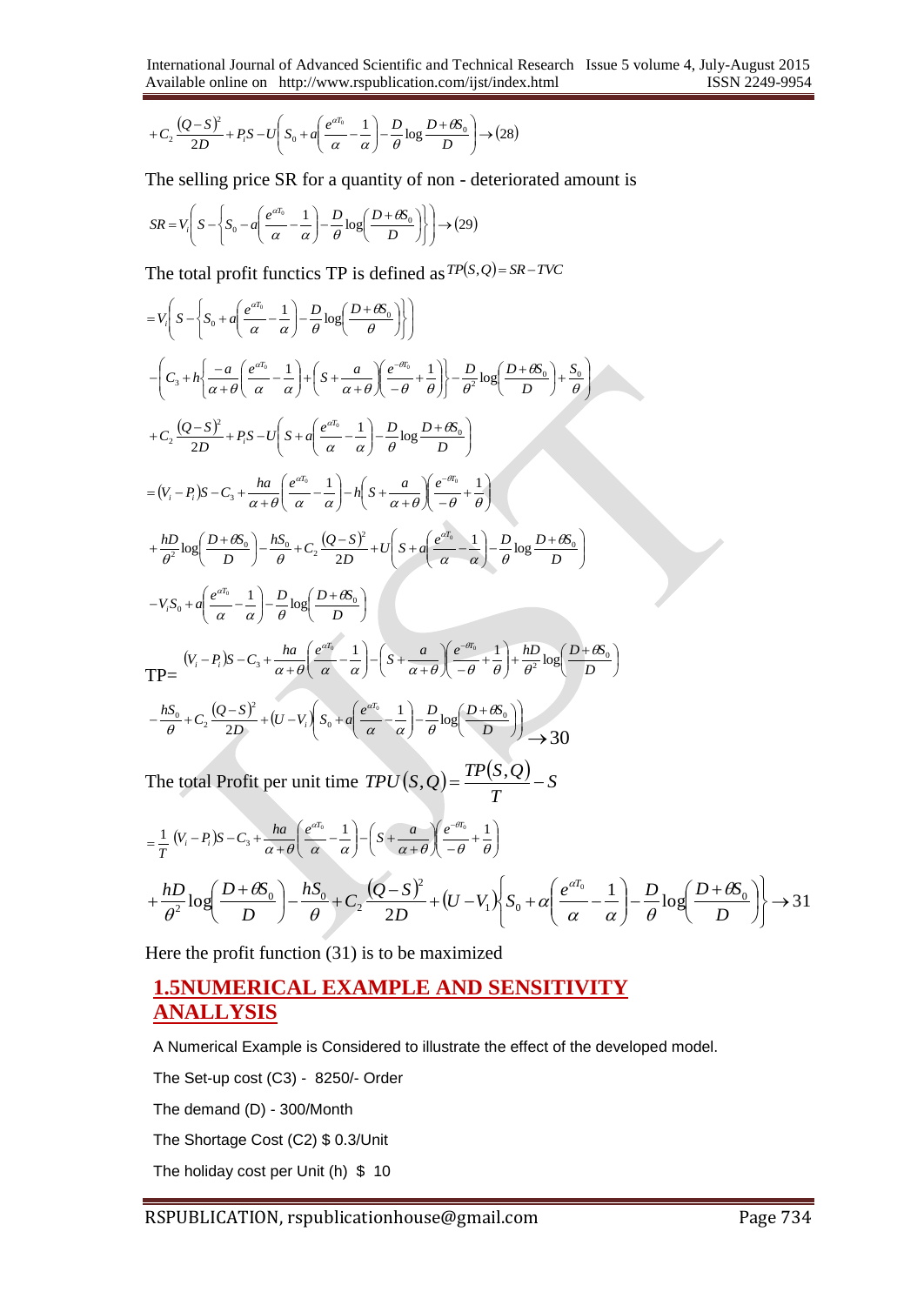The Selling Price of deteriorated Items (u) =  $$15$ and the price breaks arc

|                                                      | Purchase<br>Cost |                      |
|------------------------------------------------------|------------------|----------------------|
| Quantity                                             |                  | <b>Selling Price</b> |
| O < S < 500                                          | 30               | 40                   |
| 500 <s<1000< td=""><td>28</td><td>37</td></s<1000<>  | 28               | 37                   |
| 1000 <s<2000< td=""><td>25</td><td>33</td></s<2000<> | 25               | 33                   |
| 2000 < S                                             | 18               | 26                   |

The Problem is solved by Genetic Algorithm and is given in appendix. The Solutions for different parametric Values of θ,a,b,c and so are given in Tables 1 to 4 .

|                   |                                | $TABLE No1: (\theta \leq S \leq 500)$ |        |        |                                                      |
|-------------------|--------------------------------|---------------------------------------|--------|--------|------------------------------------------------------|
| <b>Parameters</b> | Changing<br><b>Paramieters</b> | Change in<br><b>Parameters</b>        | S      | Q      | <b>Total Profit</b><br><b>Per Unit</b><br>time (TPU) |
| $a=4$             |                                | 0.1                                   | 497.72 | 543.09 | 4180.72                                              |
| $S_0 = 90$        | θ                              | 0.4                                   | 476.32 | 532.08 | 3999.83                                              |
|                   |                                | 0.6                                   | 465.24 | 525.14 | 3895.72                                              |
| $\theta = 0.1$    |                                | 4                                     | 497.72 | 546.09 | 4180.72                                              |
| $S_0 = 90$        | a                              | 12                                    | 496.57 | 552.08 | 4328.53                                              |
|                   |                                | 16                                    | 485.23 | 562.62 | 4520.14                                              |
| $\theta = 0.1$    | S <sub>0</sub>                 | 90                                    | 497.72 | 546.09 | 4180.72                                              |
| $a=4$             |                                | 110                                   | 498.54 | 548.04 | 3725.06                                              |
|                   |                                | 125                                   | 512.13 | 552.24 | 3624.16                                              |
|                   |                                |                                       |        |        |                                                      |

| TABLE No2: (500< S<1000) |                                |                                |         |         |                                                      |
|--------------------------|--------------------------------|--------------------------------|---------|---------|------------------------------------------------------|
| <b>Parameters</b>        | Changing<br><b>Paramieters</b> | Change in<br><b>Parameters</b> | S       | Q       | <b>Total Profit</b><br><b>Per Unit</b><br>time (TPU) |
| $a=4$                    |                                | 0.1                            | 992.16  | 1086.57 | 5990.76                                              |
| $S_0 = 100$              | θ                              | 0.4                            | 980.2   | 1094.12 | 6102.27                                              |
|                          |                                | 0.6                            | 965.24  | 1098.24 | 6120.25                                              |
| $\theta = 0.1$           |                                | 4                              | 992.16  | 1086.57 | 5990.76                                              |
| $S_0 = 100$              | a                              | 12                             | 999.75  | 1099.36 | 6125.26                                              |
|                          |                                | 16                             | 1000.26 | 1100.76 | 6224.28                                              |
| $\theta = 0.1$           |                                | 100                            | 992.16  | 1086.57 | 5990.76                                              |
| $a=4$                    | S <sub>0</sub>                 | 130                            | 995.26  | 1096.56 | 5362.96                                              |
|                          |                                | 140                            | 1000.02 | 1099.23 | 5120.14                                              |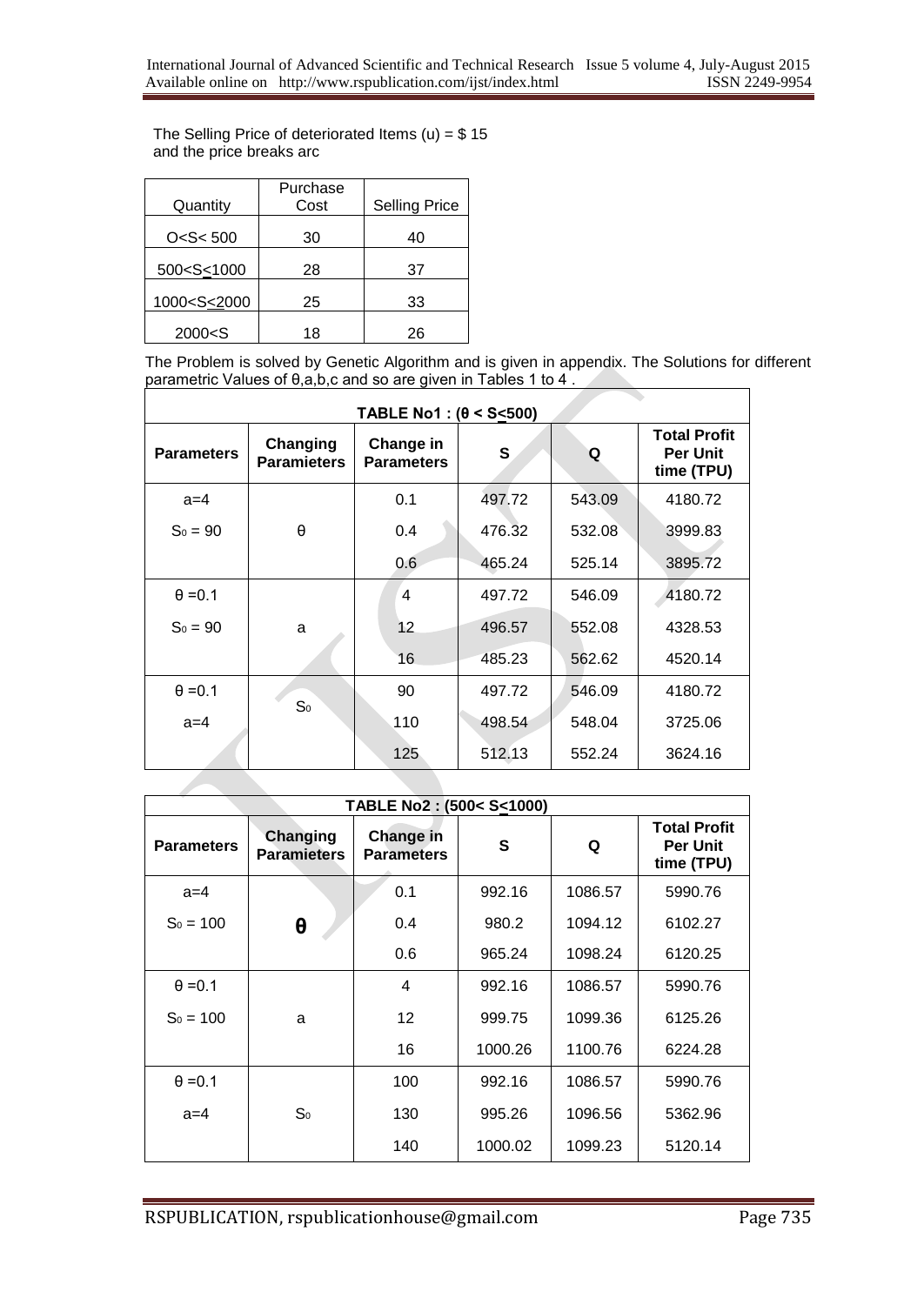International Journal of Advanced Scientific and Technical Research Issue 5 volume 4, July-August 2015 Available online on http://www.rspublication.com/ijst/index.html ISSN 2249-9954

| TABLE No3: (1000< S<2000) |                                |                                |         |         |                                                      |
|---------------------------|--------------------------------|--------------------------------|---------|---------|------------------------------------------------------|
| <b>Parameters</b>         | Changing<br><b>Paramieters</b> | Change in<br><b>Parameters</b> | S       | Q       | <b>Total Profit</b><br><b>Per Unit</b><br>time (TPU) |
| $a=4$                     |                                | 0.1                            | 1983.76 | 2096.29 | 8956.79                                              |
| $S_0 = 100$               | θ                              | 0.4                            | 1968.26 | 2089.63 | 8691.03                                              |
|                           |                                | 0.6                            | 1852.06 | 2076.23 | 8532.04                                              |
| $\theta = 0.1$            |                                | 4                              | 1983.76 | 2096.29 | 8956.79                                              |
| $S_0 = 100$               | a                              | 12                             | 1996.06 | 2102.24 | 9266.16                                              |
|                           |                                | 16                             | 1982.13 | 2108.13 | 9462.26                                              |
| $\theta = 0.1$            |                                | 100                            | 1983.76 | 2096.29 | 8956.79                                              |
| $a=4$                     | S <sub>0</sub>                 | 130                            | 1987.48 | 2098.36 | 8238.02                                              |
|                           |                                | 140                            | 1978.16 | 2086.24 | 8432.15                                              |

| TABLE No4: (2000 <s)< th=""></s)<> |                                |                                |         |         |                                                      |
|------------------------------------|--------------------------------|--------------------------------|---------|---------|------------------------------------------------------|
| <b>Parameters</b>                  | Changing<br><b>Paramieters</b> | Change in<br><b>Parameters</b> | S       | Q       | <b>Total Profit</b><br><b>Per Unit</b><br>time (TPU) |
| $a=4$                              |                                | 0.1                            | 2492.86 | 2649.71 | 5699.31                                              |
| $S_0 = 100$                        | θ                              | 0.4                            | 2471.5  | 2631.02 | 5542.8                                               |
|                                    |                                | 0.6                            | 2462.16 | 2612.14 | 5438.24                                              |
| $\theta = 0.1$                     |                                | 4                              | 2492.86 | 2649.71 | 5699.31                                              |
| $S_0 = 100$                        | a                              | 12                             | 2499.56 | 2657.72 | 5798.26                                              |
|                                    |                                | 16                             | 2504.21 | 2672.18 | 5892.14                                              |
| $\theta = 0.1$                     |                                | 100                            | 2492.86 | 2649.71 | 5699.41                                              |
| $a=4$                              | S <sub>0</sub>                 | 130                            | 2496.76 | 2651.32 | 5425.35                                              |
|                                    |                                | 140                            | 2502.36 | 2702.24 | 5380.06                                              |

## **1.6 Sensitivity analysis of the above model reveals the following observations**

- When the Parameter 'θ' increases, the corresponding order level and optimal profit will decrease.
- In case of change in Parameter 'a' i.e., the demand change increases the optimal order quantity as well as optimal profit increases.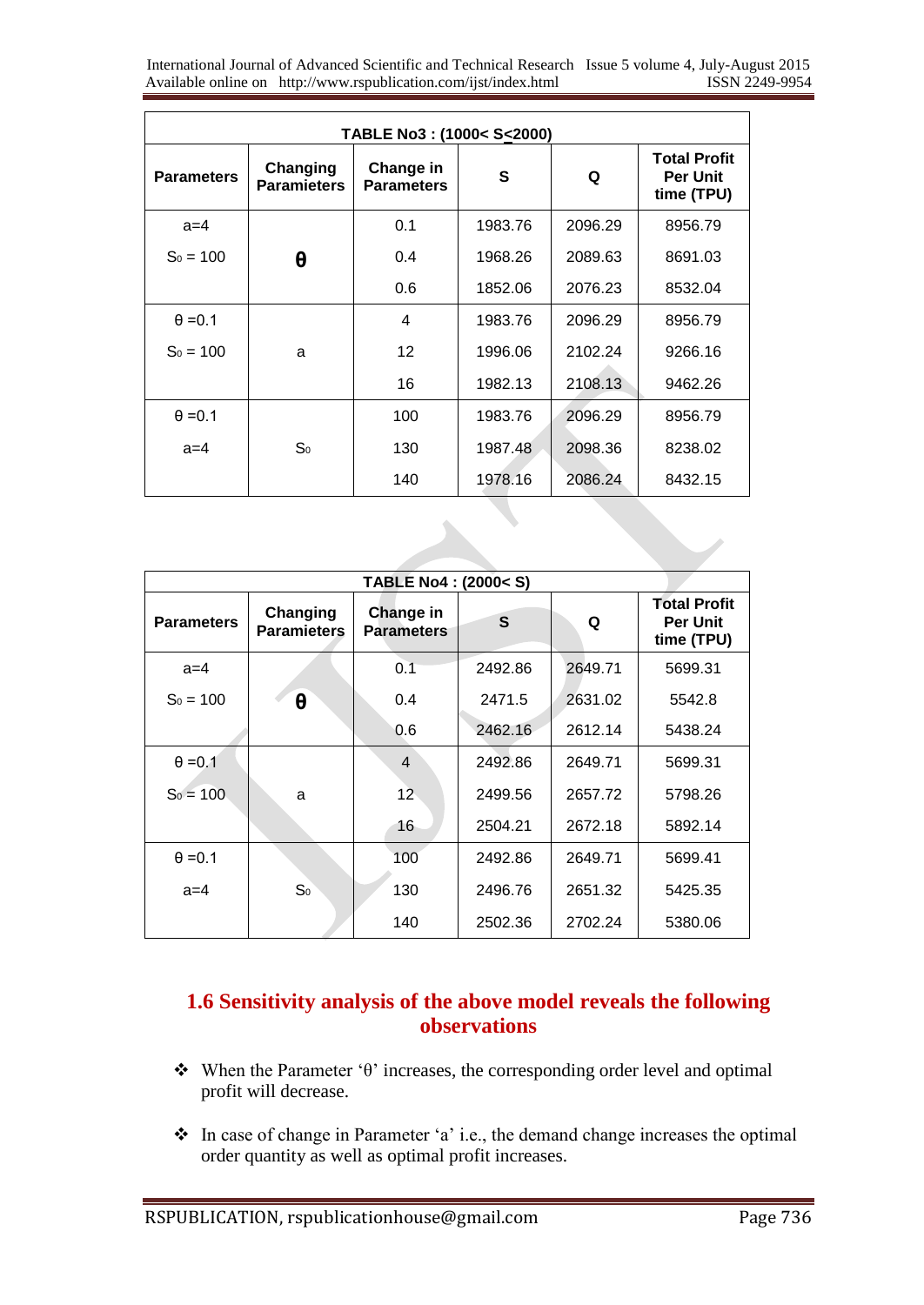- When initial value of order level increases the corresponding EOQ and Profit will increase.
- $\cdot \cdot$  From the above tables one can be observe that the total profit per minute time is maximum in range  $1000 < S < 2000$  i.e., Rs.9462.26.

## **1.7 CONCLUSION.**

In this paper an attempt is made with two component demand i.e., initially the demand is increasing with exponential rate and after certain period the demand would be constant. In real word, it is a fact that when a product is introduced it will have high sells and gradually its demand will come down this type of situation can be seen in a electric products like I.C. Chips, L.D. bulbs, etc. It will be more interesting when their product of a commodities demand initially constant and later it will pick up demand exponentially, this type of situation can be found in case of detergent products.

## **References**

- 1. Abad, P.I (2003), "Optimal price and lot size when the supplier offers a temporary price reduction over an interval", Computers & Operations Research, 30,(;>3-74.
- 2. Arcelus, F.J and Srinivasan, G (2003), "Forward buying policies for deteriorating items under price sensitive demand and temporary price discount", IJOQM, Vol. 9, No. 2,87-101.
- 3. Fazal, F, Fischer, K.P and E.W.Gilbert. (1998) "J.I.T.Purchasing vs. EOQ with a price discount. An analytical comparison of ioventorv costs", International journal of Production Economics, 54, 101-109.
- 4. Harris, F.W. (1915) "Operations and cost factorv management series". A. W. Shaw Chicago. (Ch-4.),48-52.
- 5. Hwang, H, Moon, D.H and Shinn, S.W. (1990). "An E.O.Q. model with quantity discounts for both purchasing price and freight cost", Computers & Operations. Research, 17(1), 73-78
- 6. Matsuyama, K. (2001), ''The EOQ model modified by introducing discount of purchase price or increase of set-up-cost", "internati.onal Journal of Production Economics", 73,83-99.
- 7. Rubin, P.A. Dilts, D.M and Barron, S.M, (1983), "Economic order quantities with quantity discounts; Grandma does it best", Decisions Sciences, 14, 270-281.
- 8. Paul, K, Dutta, T.K, Chaudhuri K.s. and Pal, A.K., (1996), "An inventory model with two component demand rate and shortages", Journal of Operational Research Society, 14 1029-1036.
- 9. Rau, H; Wu, M.Y. and Wee"H.M. (Z004), "Deteriorating. item inventory model with shortage due to' supplier in .an integrated supply chain", International Journal of System'Scienc~<Vol. 35(5),pp. 293-303.
- 10.Dye, C.V (2002), "A deteriorating inventorv model wlrh stock dependent demand and partial bock - loggig under conditions of permissible delay In payments", Opsearch,Vol. 39, No.3& 4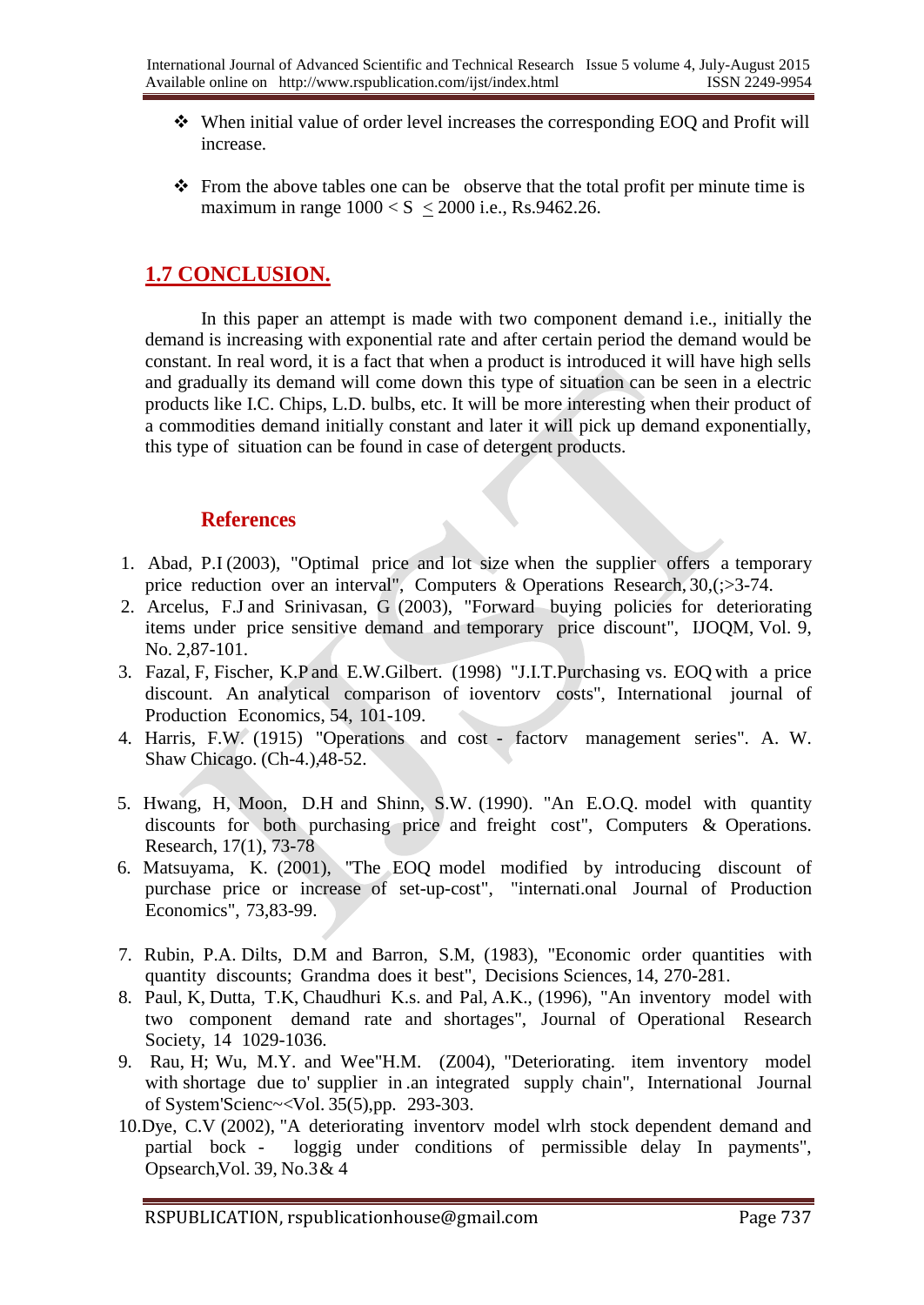- 11.Chun8, K.J and Hwang, Y.F (2003), "The optimal cycle time for EOQ inventory model under permissible delay in payments", International journal of Production Economics,84, 307-318.
- 12.Skouri,K, Papachritos,S (2003), "Optimal stoping and restarting' production times for an EOQ model with deteriorating items and time - dependent partial backlogging", International Journnal of Production Economics 81-82, 525-531.
- 13.Ghare, P.M and Schrader, G.F, (1963) "A model for exponential decavlng inventory", J. Ind.Engng, 14,238-243.

## **Appendix**

#### **(D) Genetic Algorithm**

Genetic Algorithm is a class of adaptive search technique based on the principle of population genetics. The algorithm is an example of a search procedure that uses random choice as a tool to guide a highly exploitative search through a coding of parameter space. Genetic Algorithm work according to the principles of natural genetics on a population of string structure representing the problem variable. All these features make genetic algorithm search robust allowing them to be applied to a wide variety of problems.

#### **Implementing GA**

The following are adopted in the proposed GA to solve the problem:

- (1) Parameters
- (2) Chromosome representation
- (3) Initial population production
- (4) Evaluation
- (5) Selection
- (6) Crossover
- (7) Mutation
- (8) Termination

#### **Parameters**

Firstly, we set the different parameters on which this GA depends. All these are the number of generation (MAXGEN), population size(POPSIZE), probability of crossover(PCROS), probability of mutation (PMUTE)

#### **Chromosome Representation**

An important issue in applying a GA is to design an appropriate chromosome representation of solutions of the problem together with genetic operators. Traditional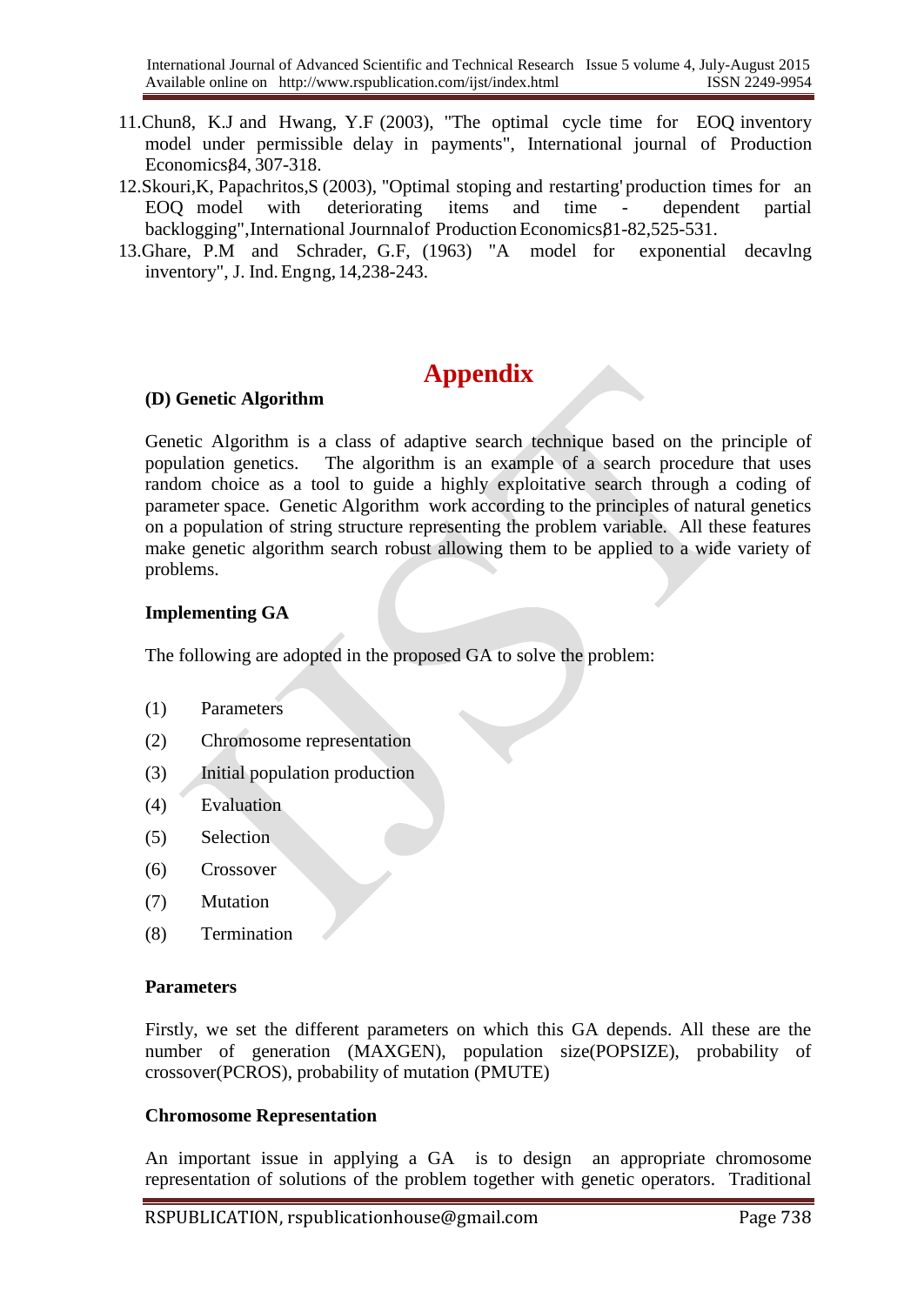binary vectors used to represent the chrosones are not effective in many non-linear problems. Since the proposed problem is highly non-linear, hence to overcome the difficulty, a real-number representation is used. In this representation, each chromosome Vi is a string of n numbers of genes G  $(i = 1, 2, \ldots, n)$  where these n numbers of genes respectively denote n number of decision variables  $(X_i, i=1,2,...n)$ .

#### **Initial Population Production**

The population generation technique proposed in the present GA is illustrated by the following procedure. For each chromosome Vi, every gene  $G_{ii}$  is randomly generated between its boundary  $(LB_j, UB_j 0$  where  $LB_j$ , and  $UB_j$  are the lower and upper bounds of the variables  $X_1$  i=1,2,....n, POPSIZE.

#### **Evaluation**

Evaluation function plays the some role in GA as that which the environment plays in natural evaluation. Now, evaluation function (EVAL) for the chromosome  $V_1$  is equivalent to the objective function PF(X). These are following steps of evaluation.

**Step 1:** find EVAL (V<sub>1</sub>) by EVAL (V<sub>1</sub>) =  $f(X_1, X_2, ..., X_n)$ 

Where the genes G represent the decision variable  $X_1$ , j= 1,2….n, POPSIZE and f is the objective function.

**Step 2 :** find total fitness of the population:  $F = \sum EVAL(V_1)$ 1 popsize<br>*Z EVAL*(V<sub>1</sub>) *i EVAL*  $\sum_{i=1}$ 

**Step 3 :** calculate the probability pi of selection for each chromosome V1 as

$$
Y_i = \sum_{i=1}^1 p_i
$$

#### **Selection**

The selection scheme in GA determines which solutions in the current population are to be selected for recombination. Many selection schemes, such as Stochastic random sampling, Roulette wheel selection have been proposed for various problems. In this paper we adopt roulette wheel selection process.

This roulette selection process is based on spinning the roulette wheel POPSIZE times, each time we select a single chromosome for the new population in the following way:

- (a) Generate a random (float) number r between 0 to 1.
- (b) If  $r < Y$ , then the first chromosome is Vi otherwise select the i<sup>th</sup>

chromosome  $V_i$  ( $2 \le i \le POPSIZE$ ) such that  $T_{i-1} \le r \le Y_1$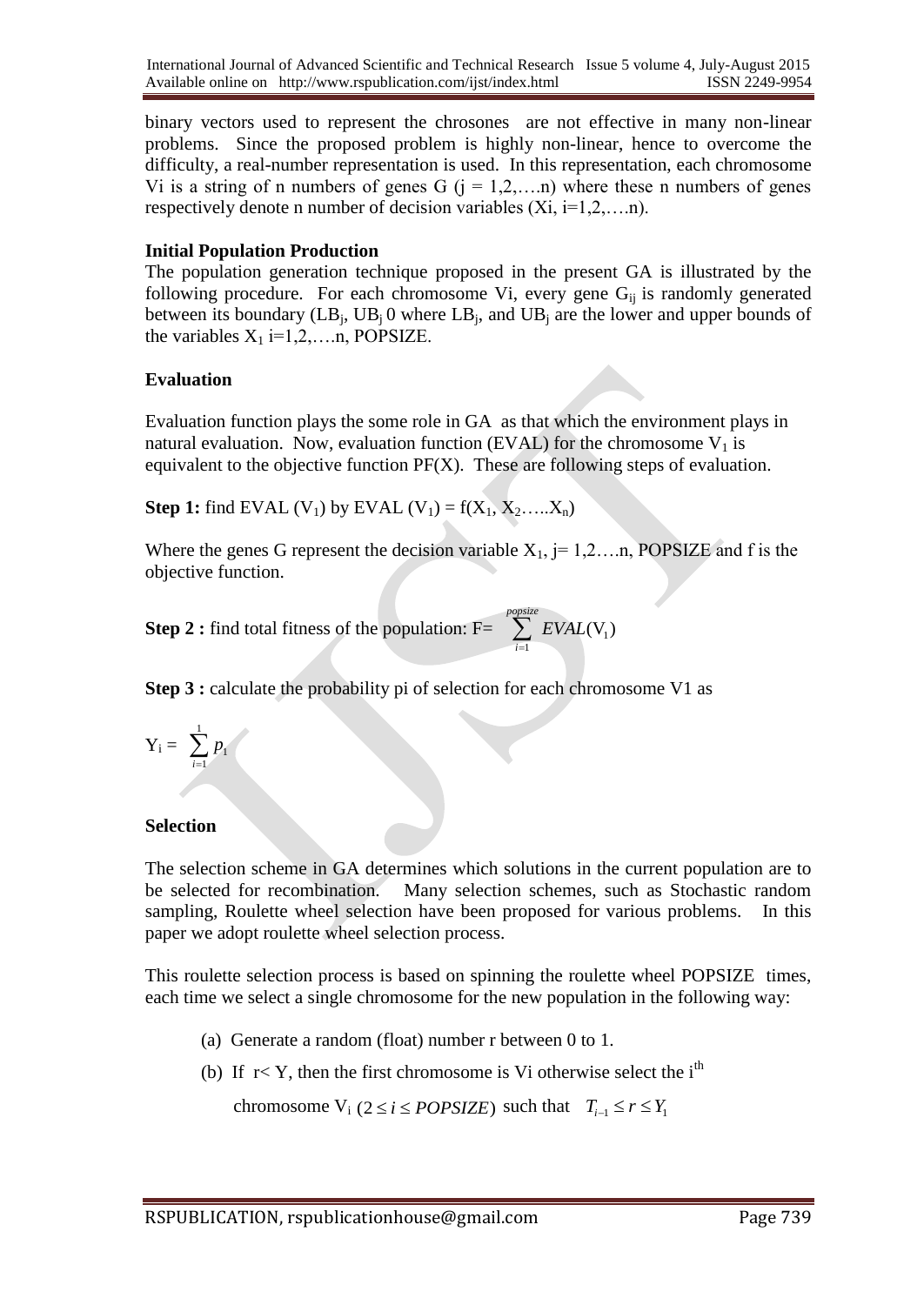#### **Crossover**

Crossover operator is mainly responsible for the search of new string. The exploration of the solution space is made possible by exchanging genetic information of the current chromosomes. Crossover operates on two parent solutions at a time and generates offspring solutions by recombining both parent solution features. After selection chromosomes for new population, the crossover operator is applied. Here, the whole arithmetic crossover operation is used. It is defined as a linear combination of two consecutive selected chromosomes  $V_m$  and  $V_n$  and the resulting offspring  $V^1_m$  and are  $V_{n}^{1}$  calculated as:

$$
V_m^1 = c.V_m + (l - c).V_n
$$
  

$$
V_n^1 = c.V_n + (l - c).V_m
$$

Where c is a random number between 0 and 1.

#### **Mutation**

Mutation operator is used to prevent the search process from converging to local optima rapidly. It is applied to a single chromosome Vi the selection of a chromosome for mutation is performed in the following way:

| Step 1: | Set $i \leftarrow 1$                                            |
|---------|-----------------------------------------------------------------|
| Step 2: | Generate a random number $\mu$ from the range [0,1]             |
| Step 3: | If u <pmute, 2.<="" go="" step="" td="" then="" to=""></pmute,> |
| Step 4: | Set $i \leftarrow i+1$                                          |
| Step 5: | If $i \le POPS$ IZE, then go to Step 2.                         |
|         |                                                                 |

Then the particular gene  $G_{ij}$  of the chromosome  $V_1$  selected by the above mentioned steps is randomly selected in this problem, the mutation is defined as

> G *mut* <sup>*mut</sup>* random number from the range (0,1)</sup>

#### **Termination**

If the number of iteration is less than or equal to MAXGEN then the process is going on, otherwise it terminates.

The GA's procedure is given below:

Begin

```
do {
        t \leftarrow 0while (all constraints are not satisfied)
        {
        Initialize Population (t)
        }
        Evaluate Population (t)
```